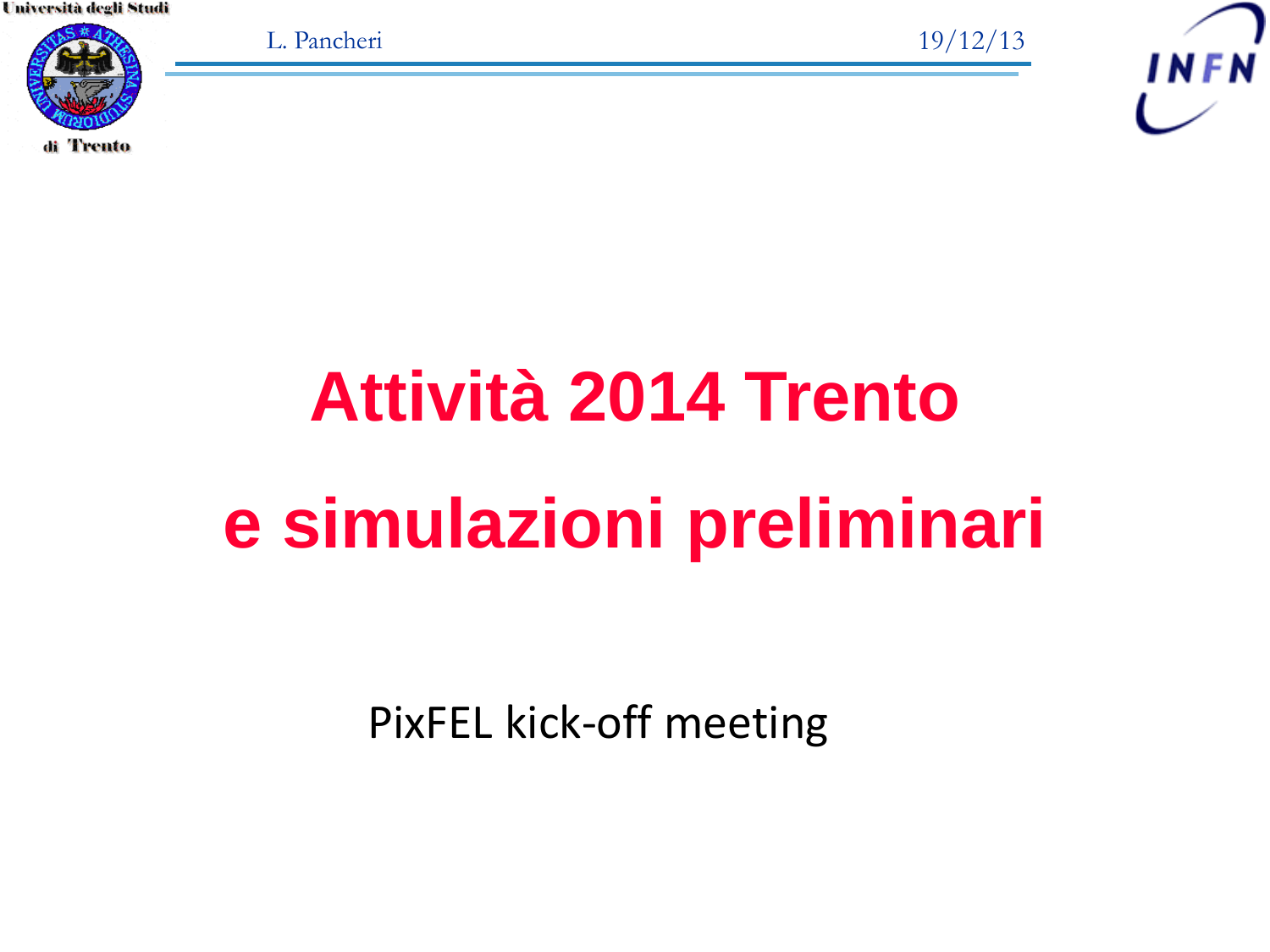'Trento

L. Pancheri 19/12/13



**Attività 2014**

Sensori a pixel in silicio ad alta resistività:

- Studio specifiche e letteratura attinente
- Simulazioni TCAD (effetto plasma, danno da radiazione, ecc.)
- Progetto e layout primo lotto sensori (p-on-on, da valutare dettagli di processo back-side)
- Fabbricazione primo lotto a FBK
- Caratterizzazione elettrica strutture di test su fetta
- Caratterizzazione funzionale strutture di test montate su PCB fetta con laser, sorgenti e tubo a raggi X
- Studio danno da radiazione X su strutture di test (LNL)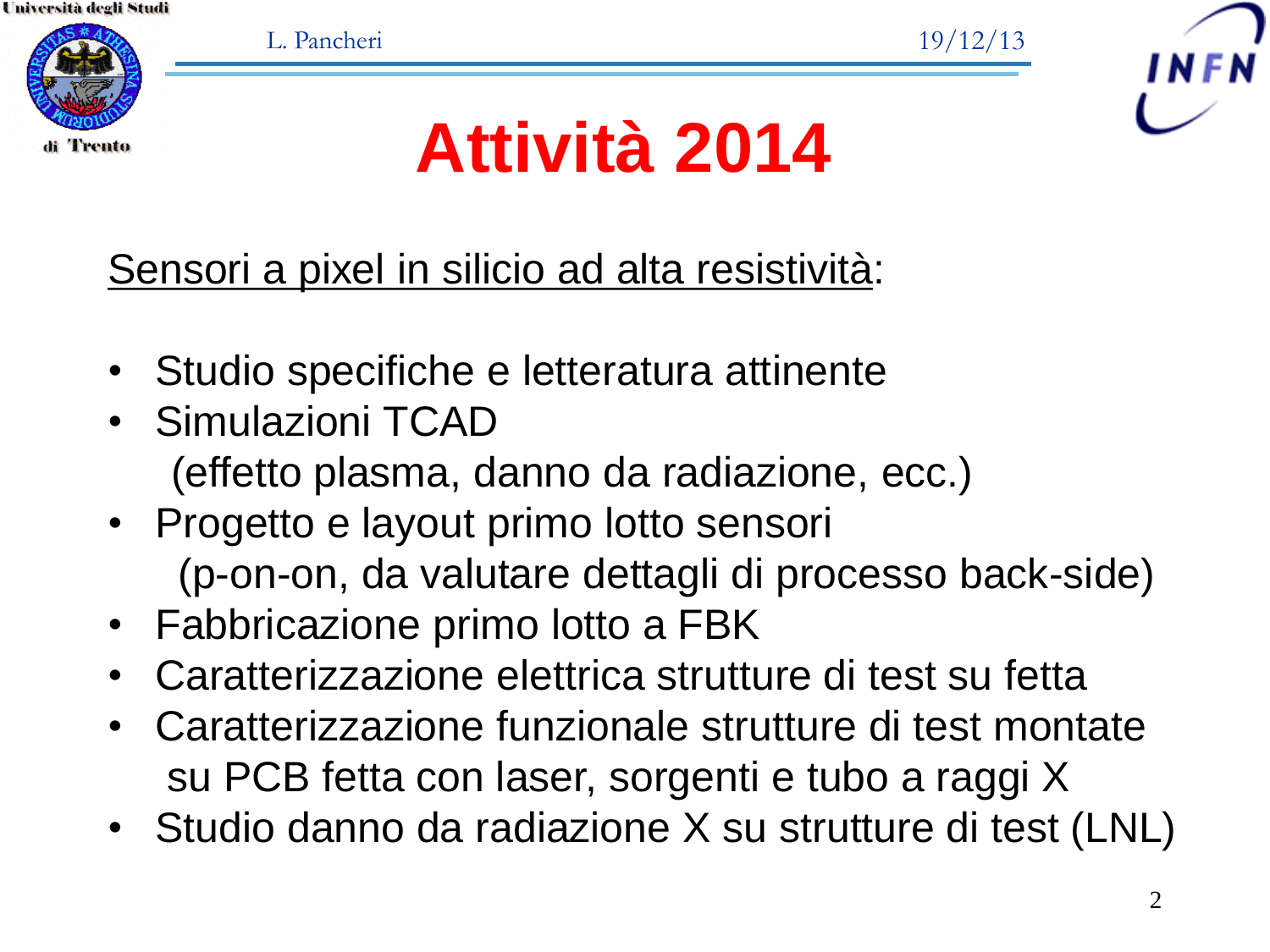

#### **Detector requirements**

- Pixel size: 100um: maximum n/p gap  $\sim$  30um
- XFEL repetition rate 5MHz: complete charge collection in a few 10s of ns
- Detector thickness: 450um: operation voltage ~ 200V for full depletion and fast charge collection

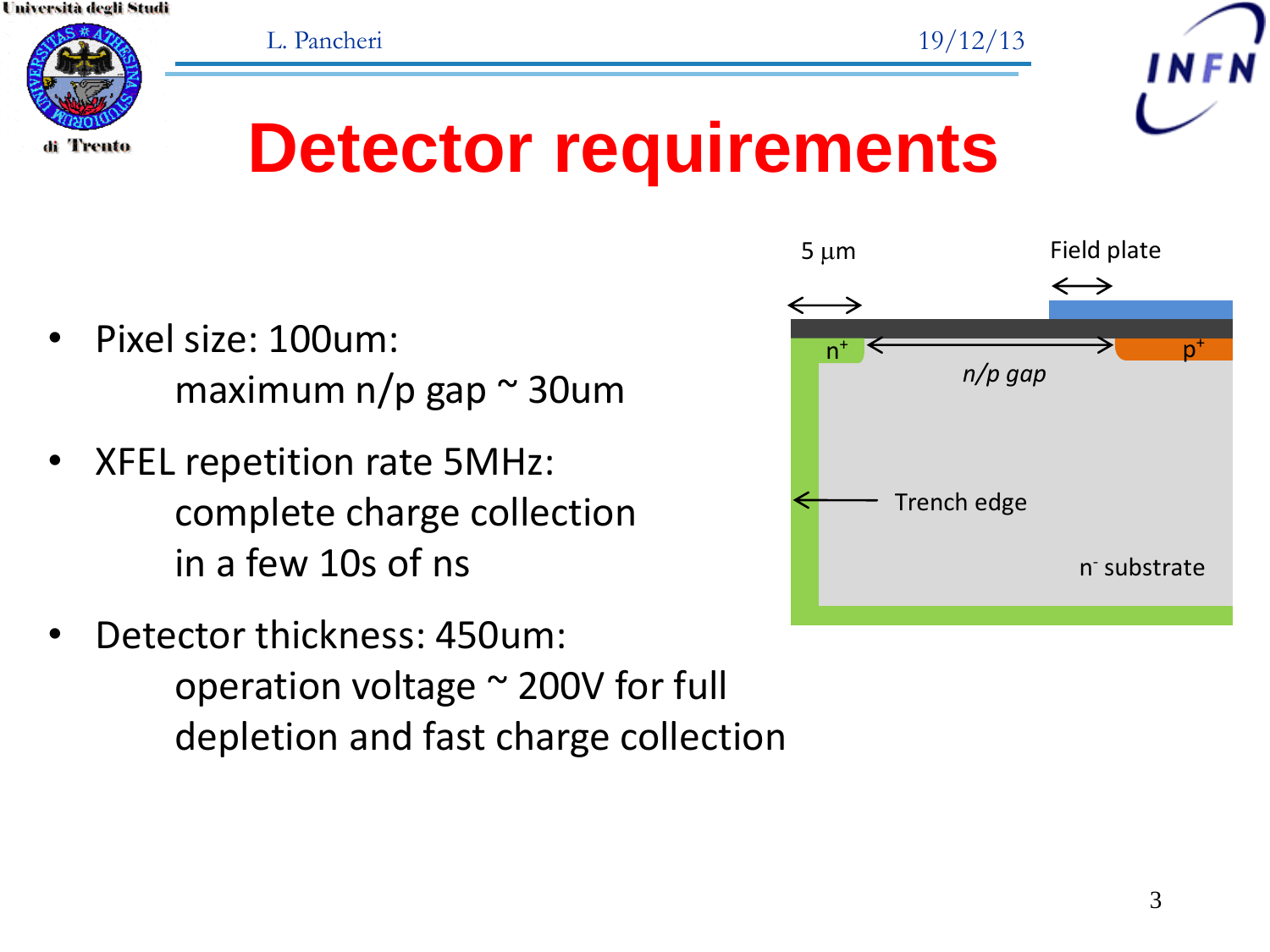

- Breakdown voltage dependence on device geometry
- Depletion region
- Charge collection efficiency and speed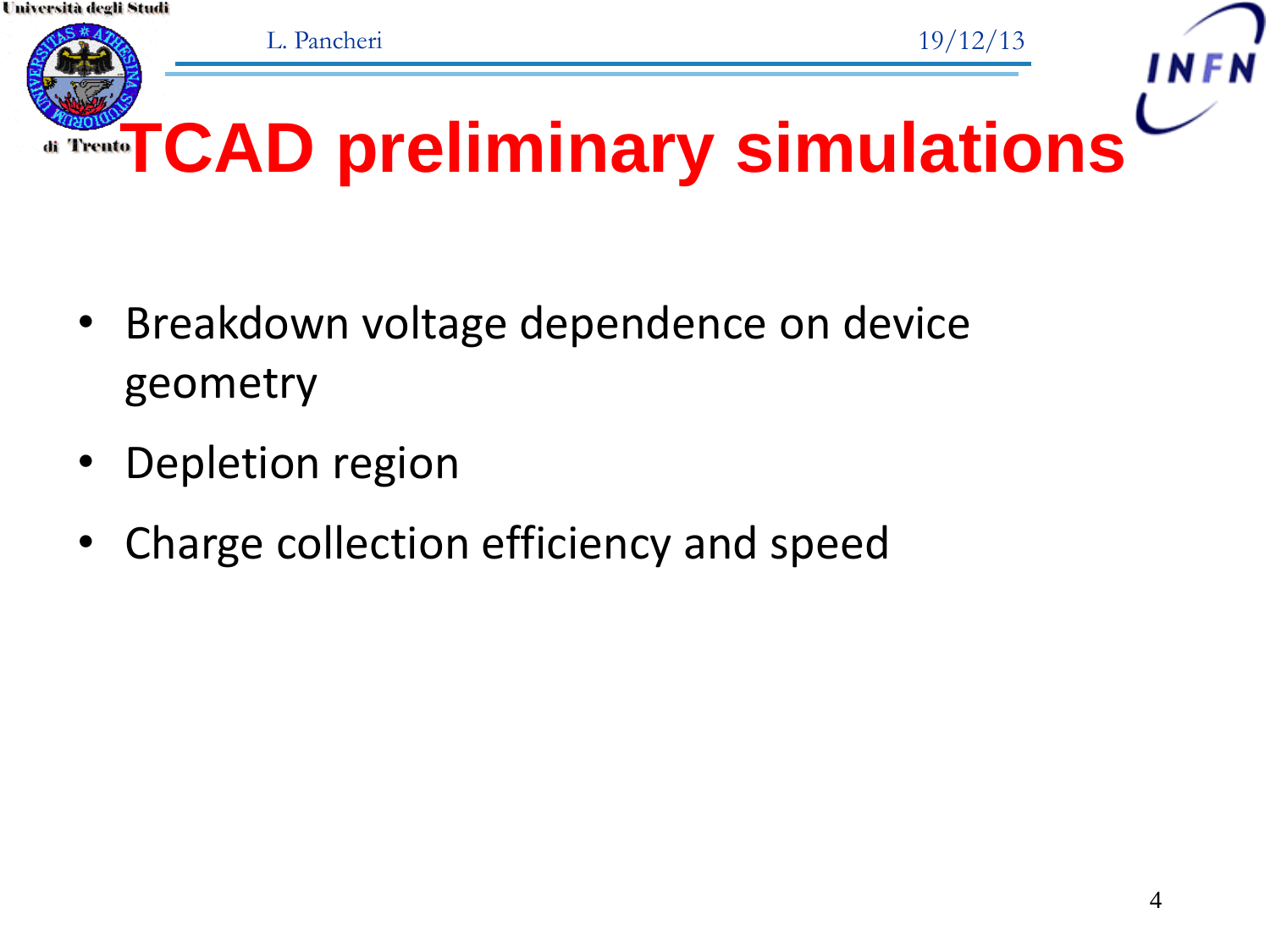



### **Effect of p/n gap of V<sub>BD</sub>**

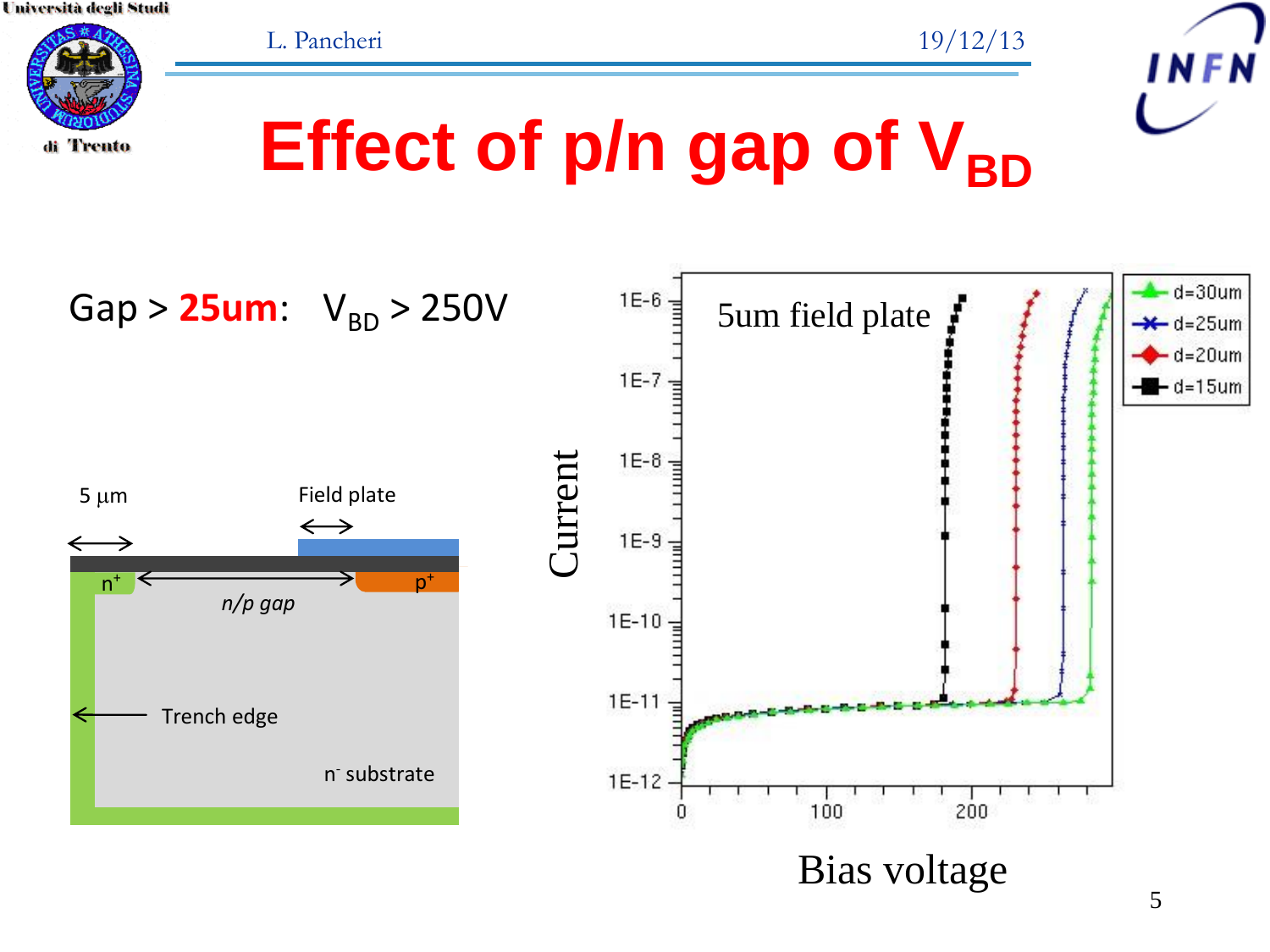

**Effect of field plate and oxide**  charge on V<sub>BD</sub>

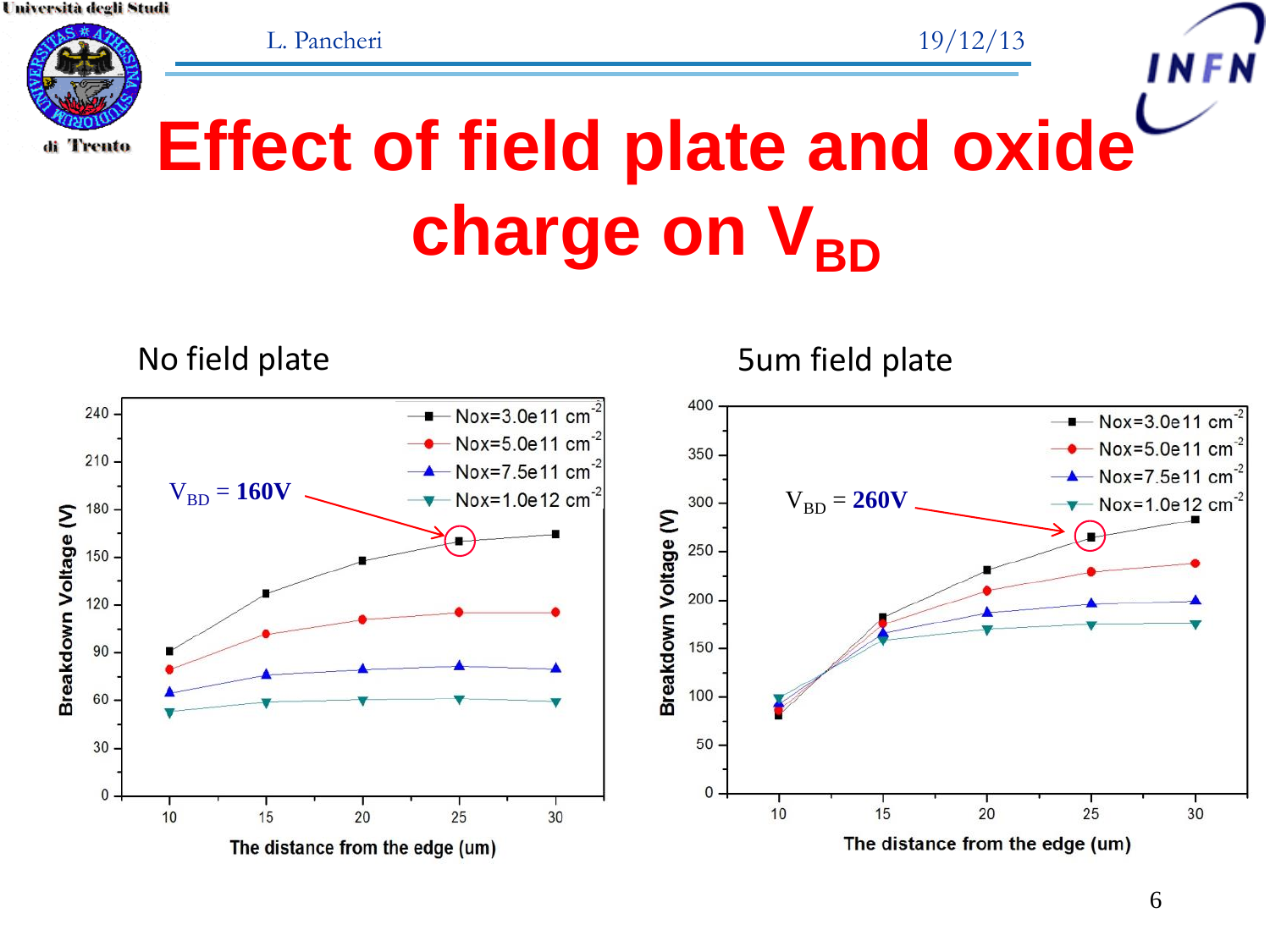L. Pancheri 19/12/13



#### **Optimal field plate length**



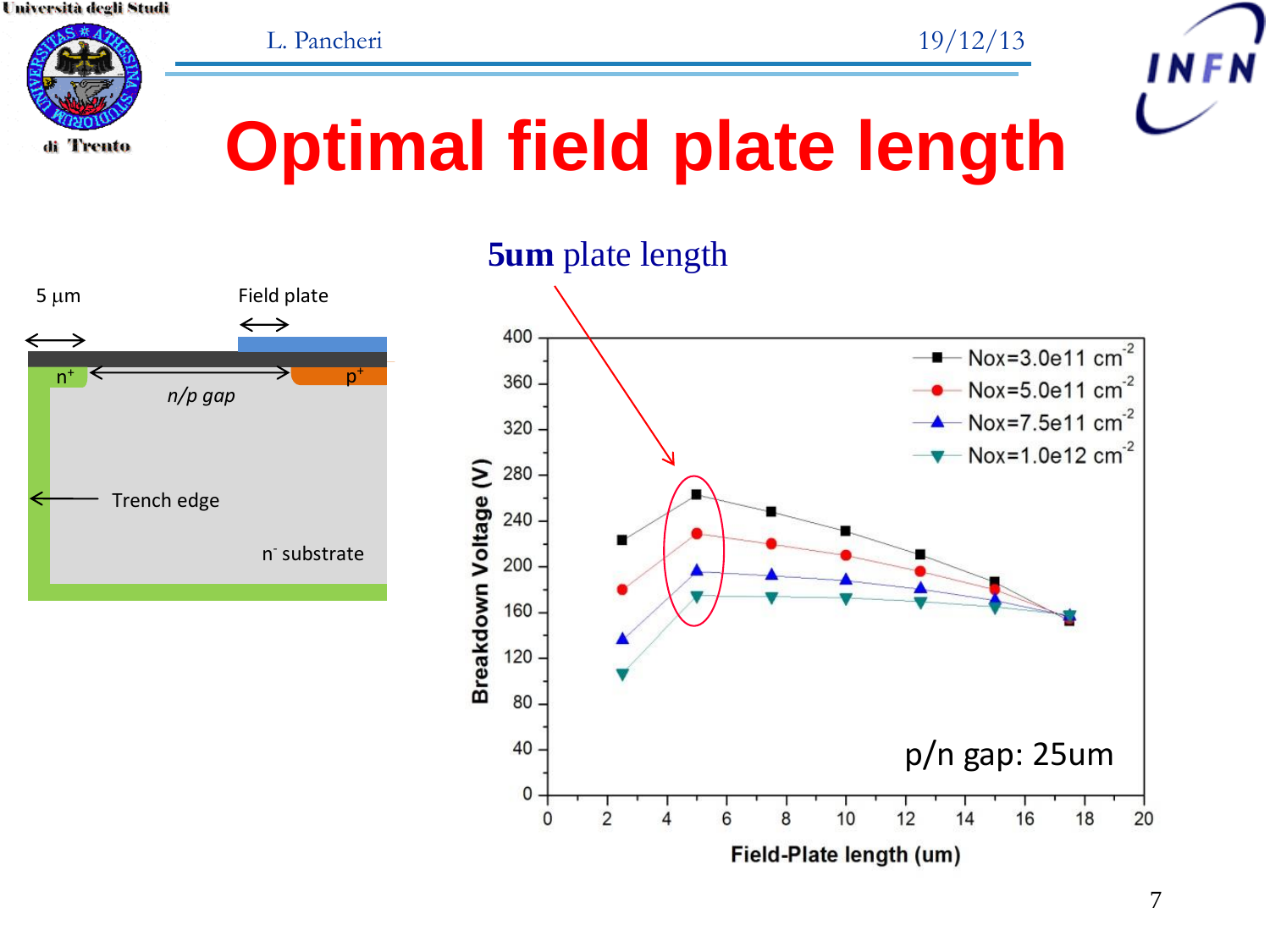





#### **Optimal oxide thickness**





8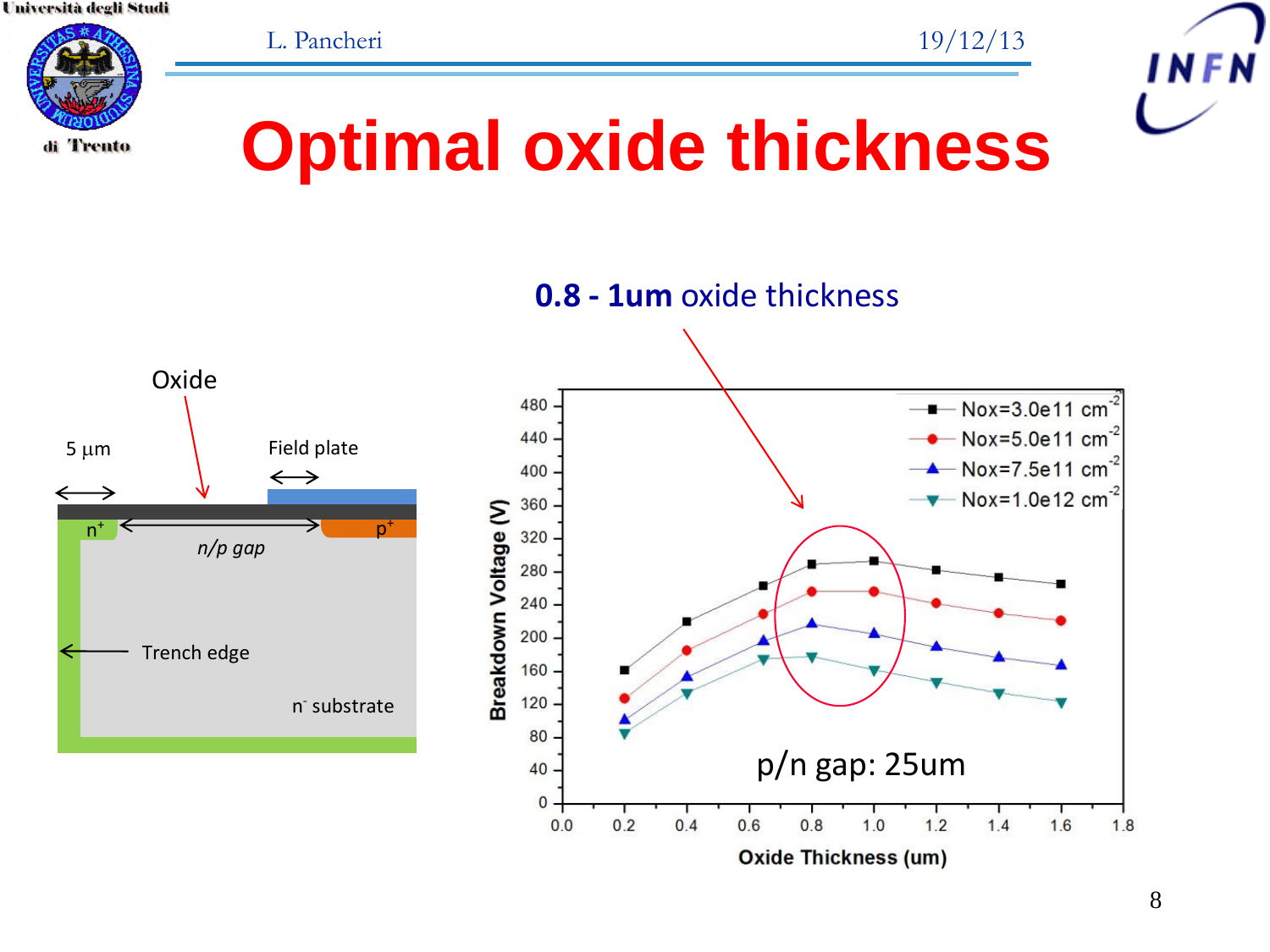



#### **Breakdown control by floating region + field plate**



p-in-n sensor with a Floating region and a FP on the P\_electrode

Preliminary result:

 $V_{BD}$  slightly lower than FP only but higher at high N<sub>OX</sub> Further parameter optimizations to be done

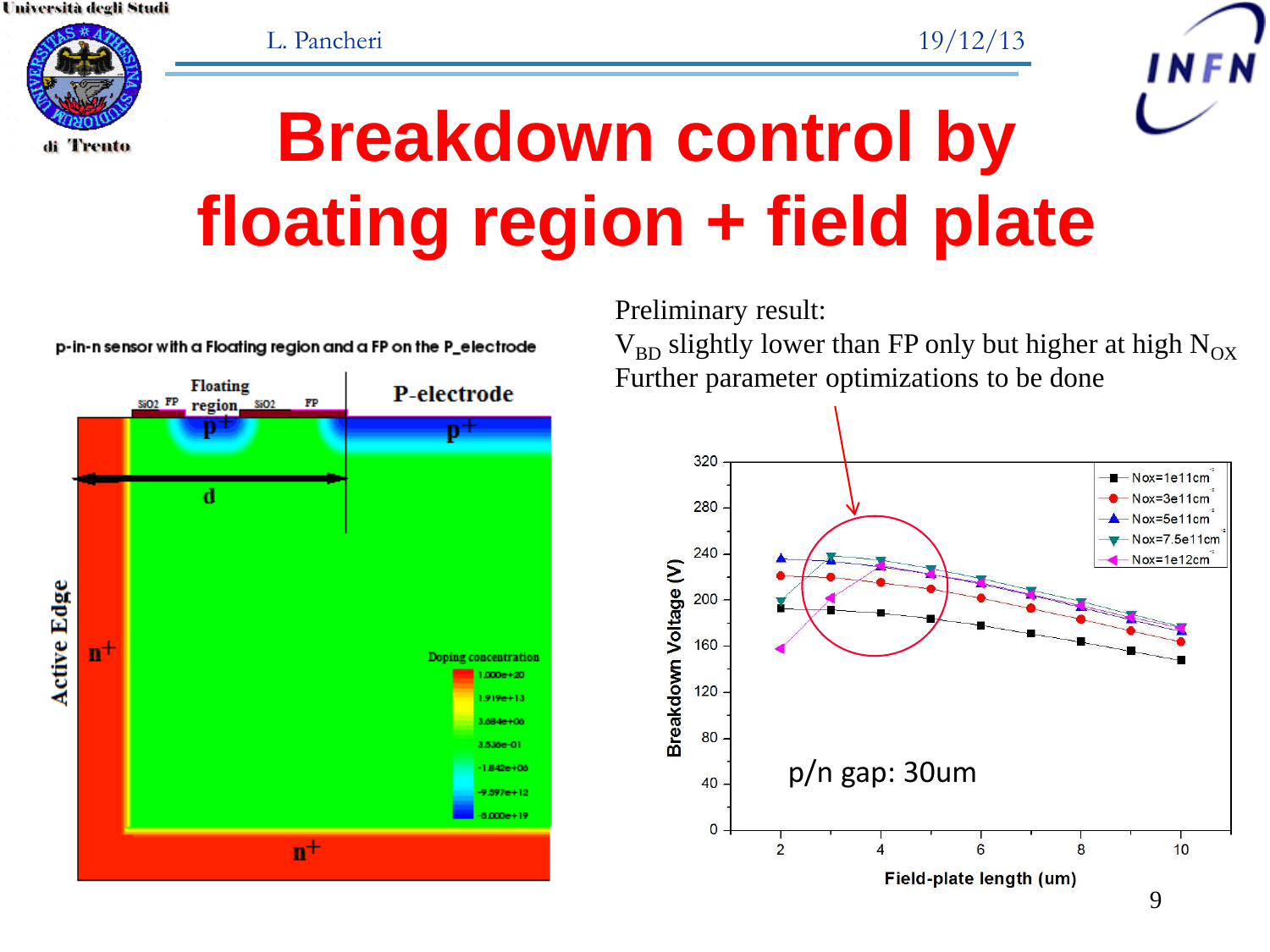L. Pancheri 19/12/13



di Trento

#### **Depletion region**

Doping concentration 10<sup>12</sup> cm-3 p+ electrode size 75um pitch 100um

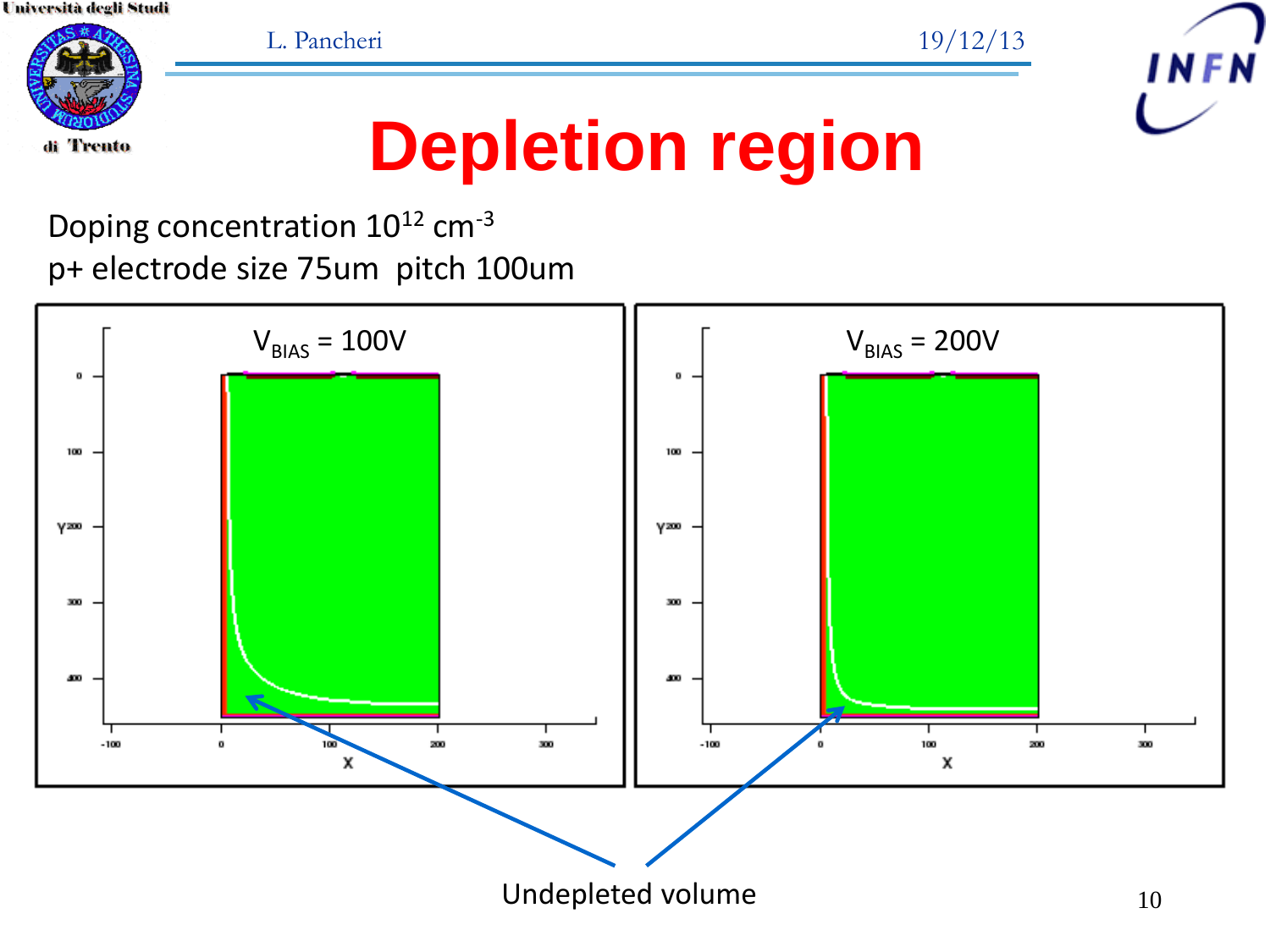L. Pancheri 19/12/13





#### Charge generated in different device regions: simulation of collection **time** and **efficiency**

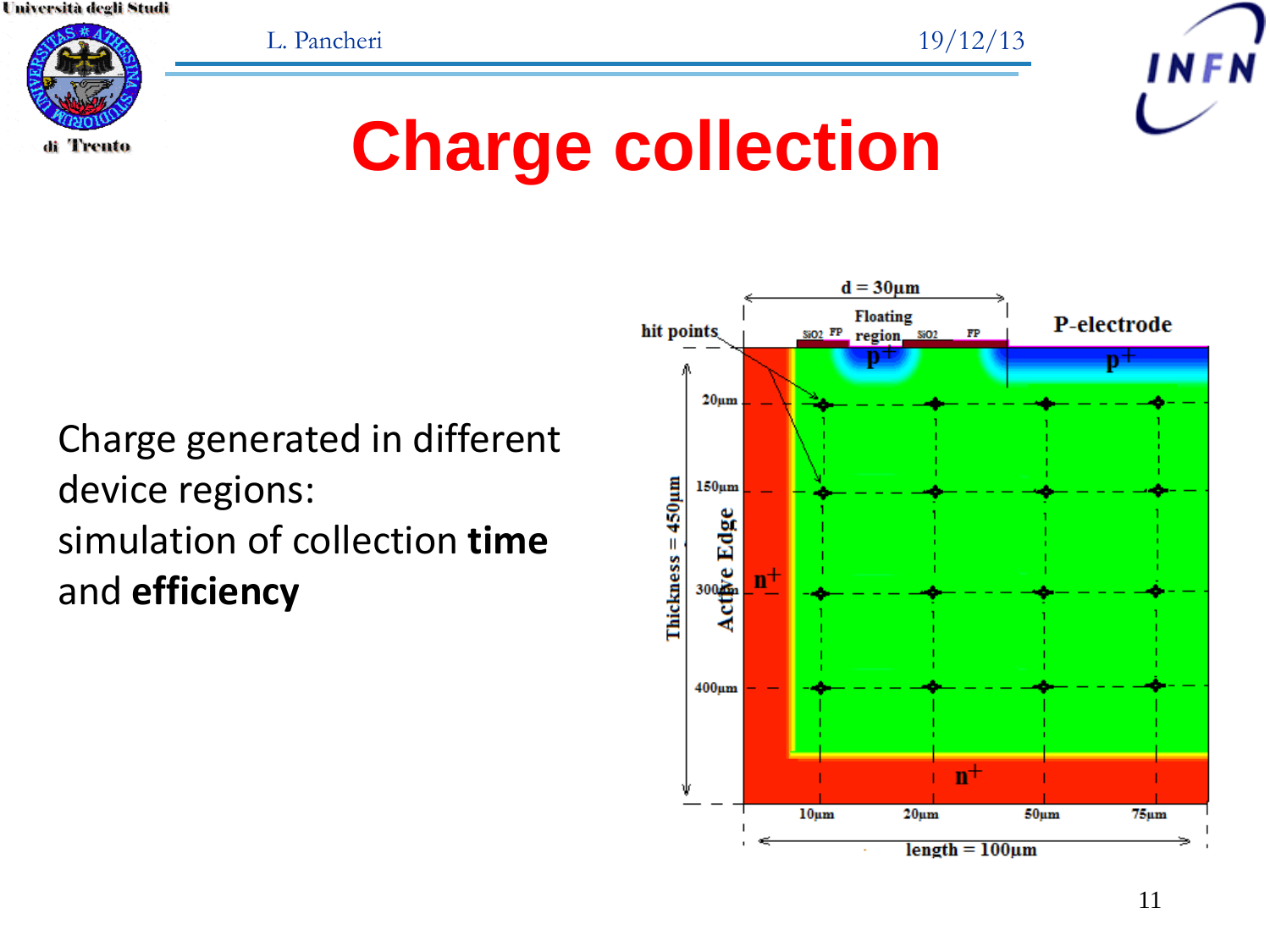L. Pancheri 19/12/13



#### **Charge collection: device top**





12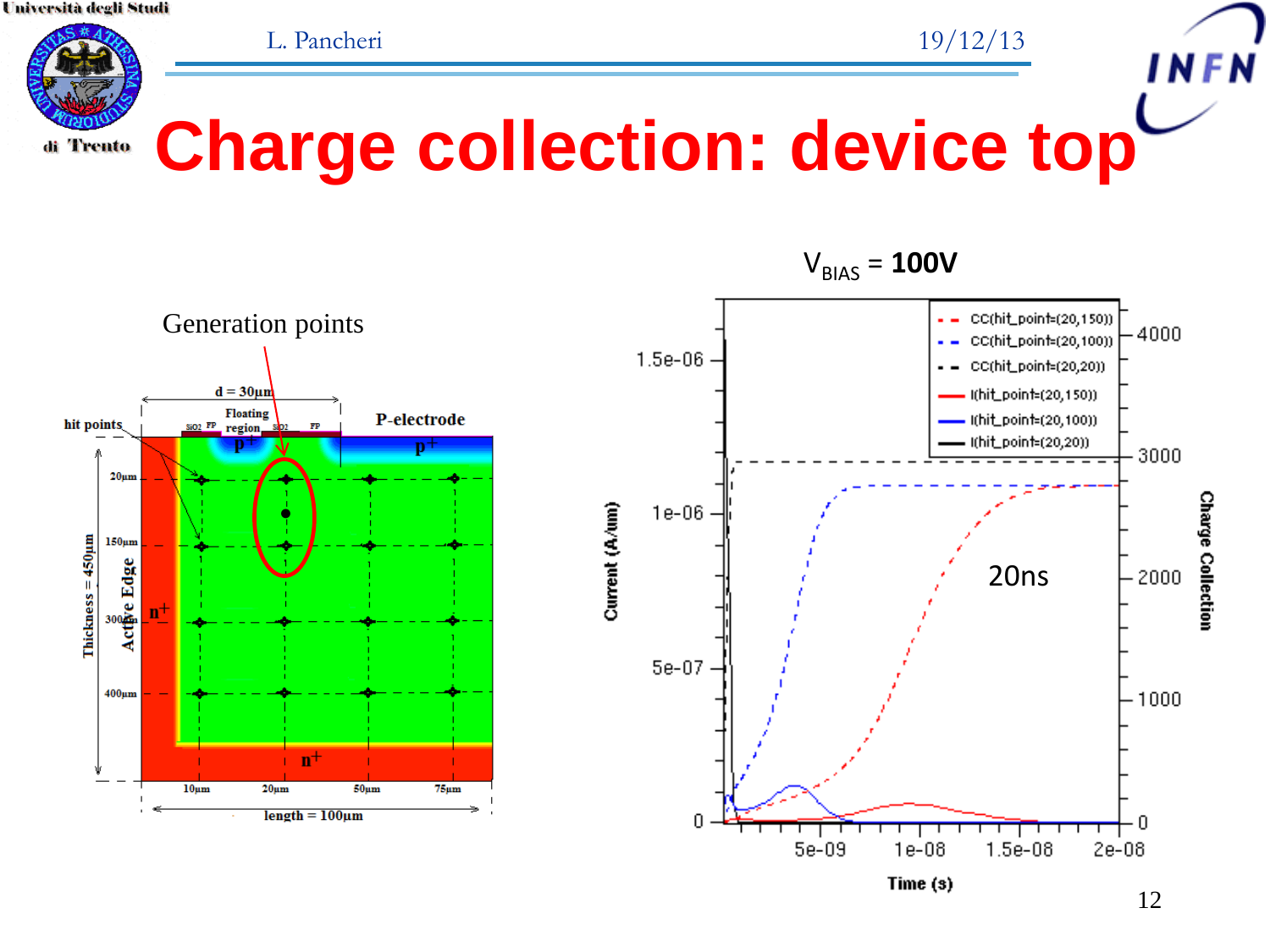L. Pancheri 19/12/13



#### **Charge collection: bottom**



100V are not sufficient for an efficient and fast charge collection from the device bottom